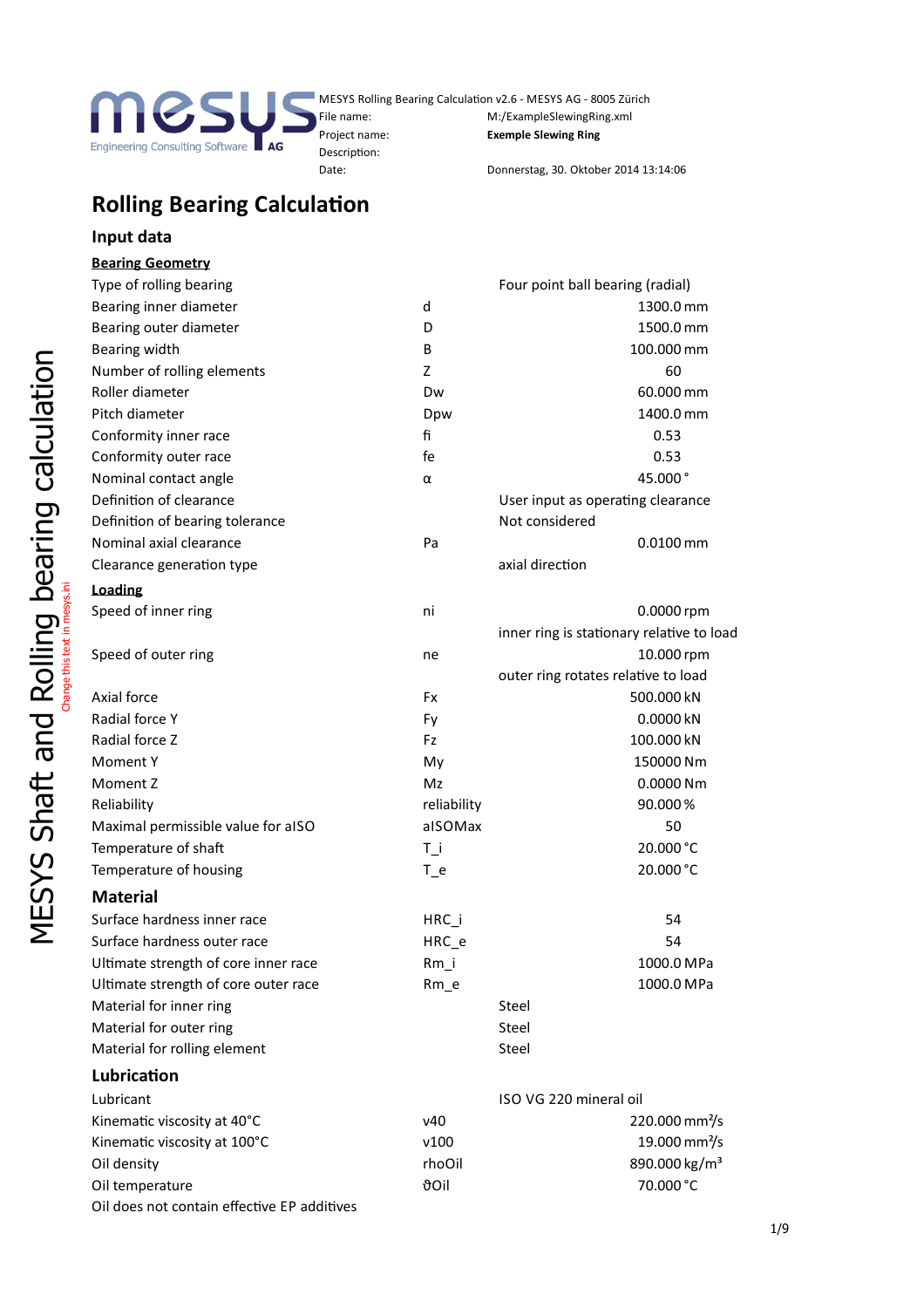| Operating kinematic viscosity | ν(ϑ)              | 51.794 mm <sup>2</sup> /s                           |  |
|-------------------------------|-------------------|-----------------------------------------------------|--|
| Operating oil density         | $\rho(\vartheta)$ | 851.593 kg/m <sup>3</sup>                           |  |
| Lubricant cleanness           |                   | Grease lubrication, Slight to typical contamination |  |

### **Results**

Centrifugal loads are not considered

|                             | <b>Bearing inner geometry</b>                                |                  |                                              |
|-----------------------------|--------------------------------------------------------------|------------------|----------------------------------------------|
|                             | Number of rolling elements                                   | Z                | 60                                           |
|                             | Roller diameter                                              | Dw               | 60.000 mm                                    |
|                             | Pitch diameter                                               | Dpw              | 1400.0 mm                                    |
|                             | Conformity inner race                                        | fi               | 0.53                                         |
|                             | Conformity outer race                                        | fe               | 0.53                                         |
|                             | Nominal contact angle                                        | $\alpha$         | 45.000°                                      |
| Rolling bearing calculation | Distance between center of curvature inner and<br>outer ring | $\delta CC$      | 2.5406 mm                                    |
|                             | Distance between center of curvature inner ring              | $\delta$ CC_i    | 2.5406 mm                                    |
|                             | Distance between center of curvature outer ring              | $\delta$ CC_e    | 2.5406 mm                                    |
|                             | Nominal diametral clearance                                  | Pd               | $0.0100$ mm                                  |
|                             | Nominal axial clearance                                      | Pa               | $0.0100$ mm                                  |
|                             | Diameter inner race                                          | di               | 1338.9 mm                                    |
|                             | Diameter outer race                                          | de               | 1461.1 mm                                    |
|                             | Radius inner race                                            | ri               | 31.800 mm                                    |
|                             | Radius outer race                                            | re               | 31.800 mm                                    |
|                             | Distance between rolling elements                            | $\delta$ RE      | 13.270 mm                                    |
|                             | Shoulder diameter inner ring                                 | dSi              | 1376.0 mm                                    |
|                             | Limit contact angle inner ring                               | $\alpha$ lim_i   | 65.330°                                      |
|                             | Shoulder diameter outer ring                                 | dSe              | 1424.0 mm                                    |
|                             | Limit contact angle outer ring                               | $\alpha$ lim_e   | 65.330°                                      |
|                             | Extension contact ellipsis inner ring                        | dCimax           | 1369.4 mm                                    |
|                             | Extension contact ellipsis outer ring                        | dCemin           | 1430.6 mm                                    |
| pue                         | Ellipsis length ratio inner race                             | $eLR_i$          | 130.815%                                     |
|                             | Ellipsis length ratio outer race                             | $eLR_e$          | 131.215%                                     |
|                             | Circumferential ball advance                                 | $\Delta b$ _circ | 1.5062 mm                                    |
|                             | Axial ball excursion                                         | $\Delta b\_ax$   | $0.1011$ mm                                  |
| <b>Shaft</b>                | <b>Forces and displacement</b>                               |                  |                                              |
|                             | Axial force                                                  | Fx               | 500.000 kN                                   |
|                             | Radial force Y                                               | Fy               | 0.0000 kN                                    |
| SYS                         | Radial force Z                                               | Fz               | 100.000 kN                                   |
|                             | Displacement X                                               | ux               | 97.592 µm                                    |
| Ξ<br>Σ                      | Displacement Y                                               | uy               | $-0.0000 \mu m$                              |
|                             | Displacement Z                                               | uz               | $-65.4682 \,\mu m$                           |
|                             | Moment Y                                                     | My               | 150000 Nm                                    |
|                             | Moment Z                                                     | Mz               | 0.0000 Nm                                    |
|                             | Rotation around Y                                            | ry               | 0.1445 mrad                                  |
|                             | Rotation around Z                                            | rz               | $-0.0000$ mrad                               |
|                             | <b>Frictional moment</b>                                     | <b>Mloss</b>     | 761.628 Nm                                   |
|                             | Power loss                                                   | Ploss            | 797.708 W                                    |
|                             | Maximal pressure inner race                                  | pmax_i           | 1818.0 MPa                                   |
|                             | Maximal pressure outer race                                  | pmax_e           | 1771.8 MPa                                   |
|                             | Maximal pressure                                             | pmax             | 1818.0 MPa                                   |
|                             | Static safety factor                                         | SF               | 9.62227                                      |
|                             |                                                              |                  | Static safety is reduced because of hardness |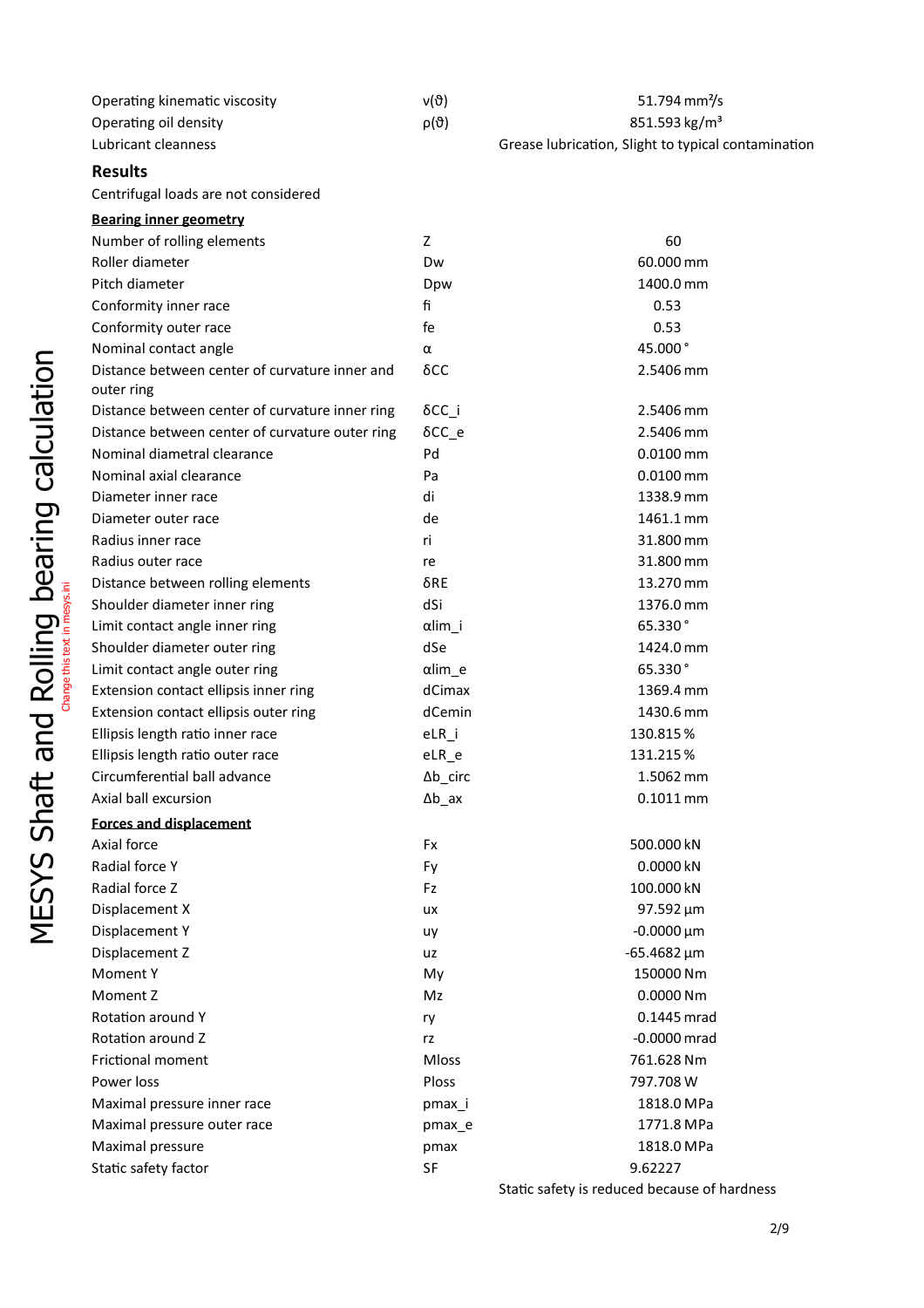|                                     | Limit for axial force, inner ring         | Fa_max_i           | 3523.8 kN                                       |              |
|-------------------------------------|-------------------------------------------|--------------------|-------------------------------------------------|--------------|
|                                     | Limit for axial force, outer ring         | Fa_max_e           | 3563.4 kN                                       |              |
|                                     | Limit for axial force                     | Fa_max             | 3523.8 kN                                       |              |
|                                     | Life                                      |                    |                                                 |              |
|                                     | Load capacity factor                      | bm                 | 1.3                                             |              |
|                                     | Dynamic load capacity                     | Cr                 | 762.661 kN                                      |              |
|                                     | Static load capacity                      | C <sub>O</sub> r   | 3370.1 kN                                       |              |
|                                     | Fatigue load limit                        | Cur                | 60.151 kN                                       |              |
|                                     |                                           |                    | Load capacities C and CO are reduced because of |              |
|                                     |                                           | hardness           |                                                 |              |
|                                     | Life modification factor for reliability  | a1                 | 1                                               |              |
|                                     | Viscosity ratio                           | χ                  | 0.291162                                        |              |
|                                     | Contamination factor                      | eC                 | 0.349479                                        |              |
|                                     | Life modification factor                  | alSO               | 0.206981                                        |              |
|                                     | Reference load                            | Pref               | 405137N                                         |              |
|                                     | Basic reference rating life               | L10r               | 6.67098                                         |              |
|                                     | Basic reference rating life               | L10rh              | 11118.3h                                        |              |
| calculation                         | Modified reference rating life            | Lnmr               | 1.38077                                         |              |
|                                     | Modified reference rating life            | Lnmrh              | 2301.3h                                         |              |
|                                     | Life according ISO 281                    |                    |                                                 |              |
|                                     | Dynamic radial load factor                | X                  | 0.54                                            |              |
|                                     | Dynamic axial load factor                 | Y                  | 0.81                                            |              |
|                                     | Dynamic equivalent load                   | P                  | 459000N                                         |              |
|                                     | <b>Basic life</b>                         | L10                | 4.58729                                         |              |
|                                     | <b>Basic life</b>                         | L10h               | 7645.5h                                         |              |
|                                     | Modified life                             | Lnm                | 0.920696                                        |              |
|                                     | Modified life                             | Lnmh               | 1534.5h                                         |              |
| Rolling bearing<br>Change this text | <b>Wear parameters</b>                    |                    |                                                 |              |
|                                     | Frictional moment                         | Mloss              | 761.628 Nm                                      |              |
| pue                                 | Power loss                                | Ploss              | 797.708 W                                       |              |
|                                     | Power loss inner race                     | Ploss_i            | 411.651W                                        |              |
| ص                                   | Power loss outer race                     | Ploss e            | 386.057W                                        |              |
|                                     | Wear parameter PVmax                      | PVmax              | 158.907 MPa·m/s                                 |              |
| is<br>Shā                           | Wear parameter PVavg max                  | PVavg_max          | 106.292 MPa·m/s                                 |              |
|                                     | Wear parameter QV                         | QV                 | 7977.1W                                         |              |
| MESYS                               | Total thermal resistance                  | R                  | 0.1386 K/W                                      |              |
|                                     | <b>Subsurface stresses</b>                |                    |                                                 |              |
|                                     | Maximal shear stress for inner race       | $\tau$ max $\mu$ i | 579.496 MPa                                     |              |
|                                     | Depth for maximal shear stress inner race | $h(\tau max_i)$    | 0.6892 mm                                       |              |
|                                     | Shear yield stress for core inner race    | τYield_i           | 425.000 MPa                                     |              |
|                                     | Shear fatigue limit for core inner race   | $\tau$ a_i         | 255.000 MPa                                     |              |
|                                     | Shear stress at core inner race           | $\tau_i$           | 255.000 MPa                                     |              |
|                                     | Maximal shear stress for outer race       | $rmax_e$           | 565.437 MPa                                     |              |
|                                     | Depth for maximal shear stress outer race | $h(\tau max_e)$    | 0.7090 mm                                       |              |
|                                     | Shear yield stress for core outer race    | τYield_e           | 425.000 MPa                                     |              |
|                                     | Shear fatigue limit for core outer race   | $\tau$ a_e         | 255.000 MPa                                     |              |
|                                     | Shear stress at core outer race           | $\tau_{\rm{e}}$ e  | 255.000 MPa                                     |              |
|                                     | Required hardness depth inner race        | hdmin_i            | 2.9052 mm                                       |              |
|                                     | Required hardness depth outer race        | hdmin_e            | 2.9055 mm                                       |              |
|                                     | <b>Damage Frequencies</b>                 |                    |                                                 |              |
|                                     | Speed of inner ring                       | ni                 | 0.001/s                                         | $(0$ rpm $)$ |

3/9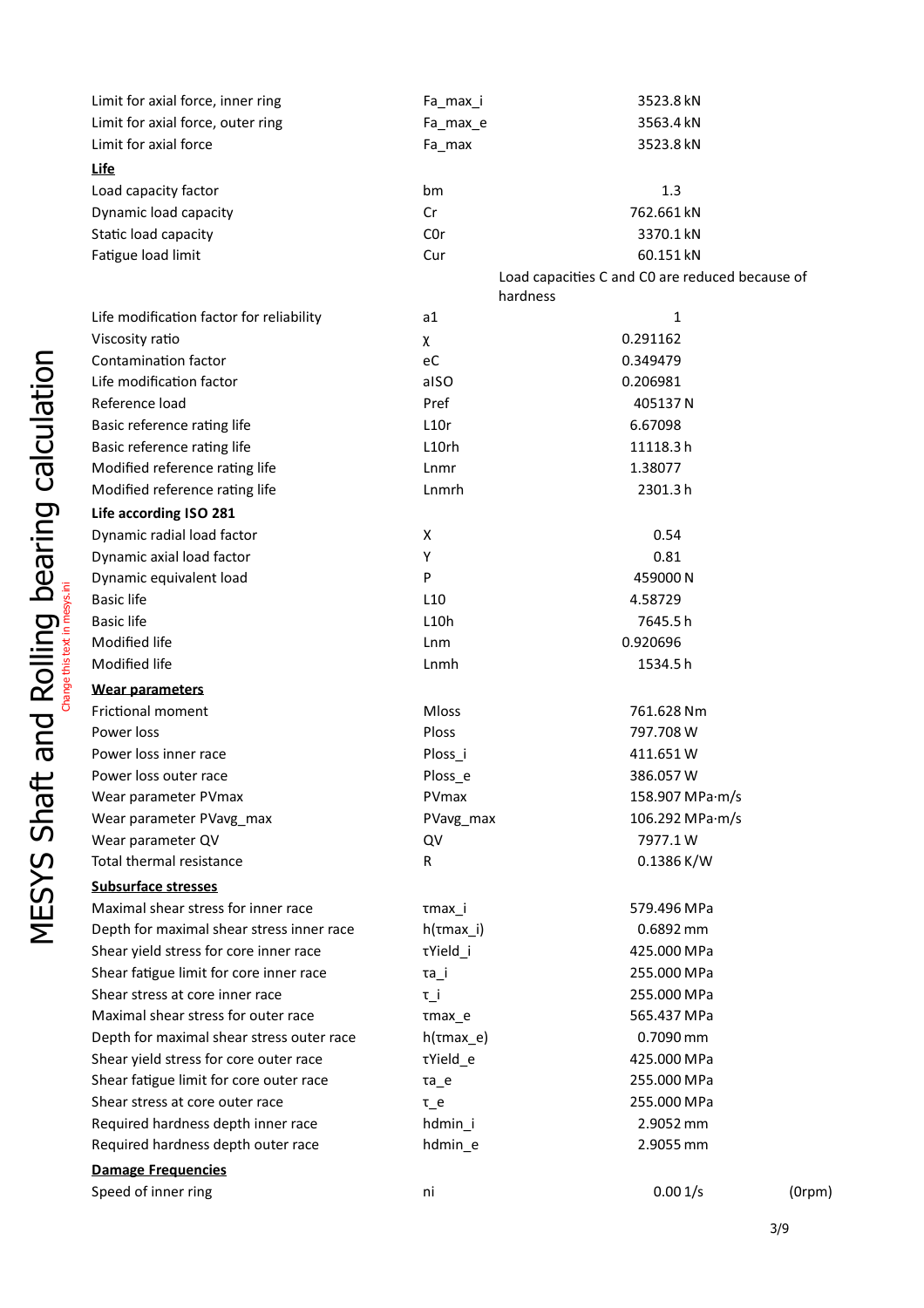| Speed of outer ring                  | ne  | 0.171/s    | $(10$ rpm $)$  |
|--------------------------------------|-----|------------|----------------|
| Rotation speed of cage               | tc  | 0.091/s    | (5rm)          |
| Damage frequency for inner race      | fip | $-5.151/s$ | (-309rpm)      |
| Damage frequency for outer race      | tep | 4.851/s    | $(291$ rpm $)$ |
| Damage frequency for rolling element | trp | 3.891/s    | $(233$ rpm $)$ |

#### **Bearing stiffness matrix**

|               | $ux$ [µm]        | $uy$ [µm]         | $uz$ [µm] | ry[mrad]                     | rz [mrad]      |
|---------------|------------------|-------------------|-----------|------------------------------|----------------|
| Fx[N]         | 10040.784 0.000  |                   |           | 2169.967 - 130622.101 0.000  |                |
| Fy[N]         | 0.000            | 4238.117          | 0.000     | $-0.000$                     | $-2615097.527$ |
| $FZ$ $[N]$    | 2169.977         | 0.000             |           | 5214.631 1918045.116 0.000   |                |
|               | My [Nm] -129.950 | $-0.000$          |           | 1918.420 2698493.484 - 0.000 |                |
| Mz [Nm] 0.000 |                  | $-2615.270 0.000$ |           | $-0.000$                     | 2221642.185    |



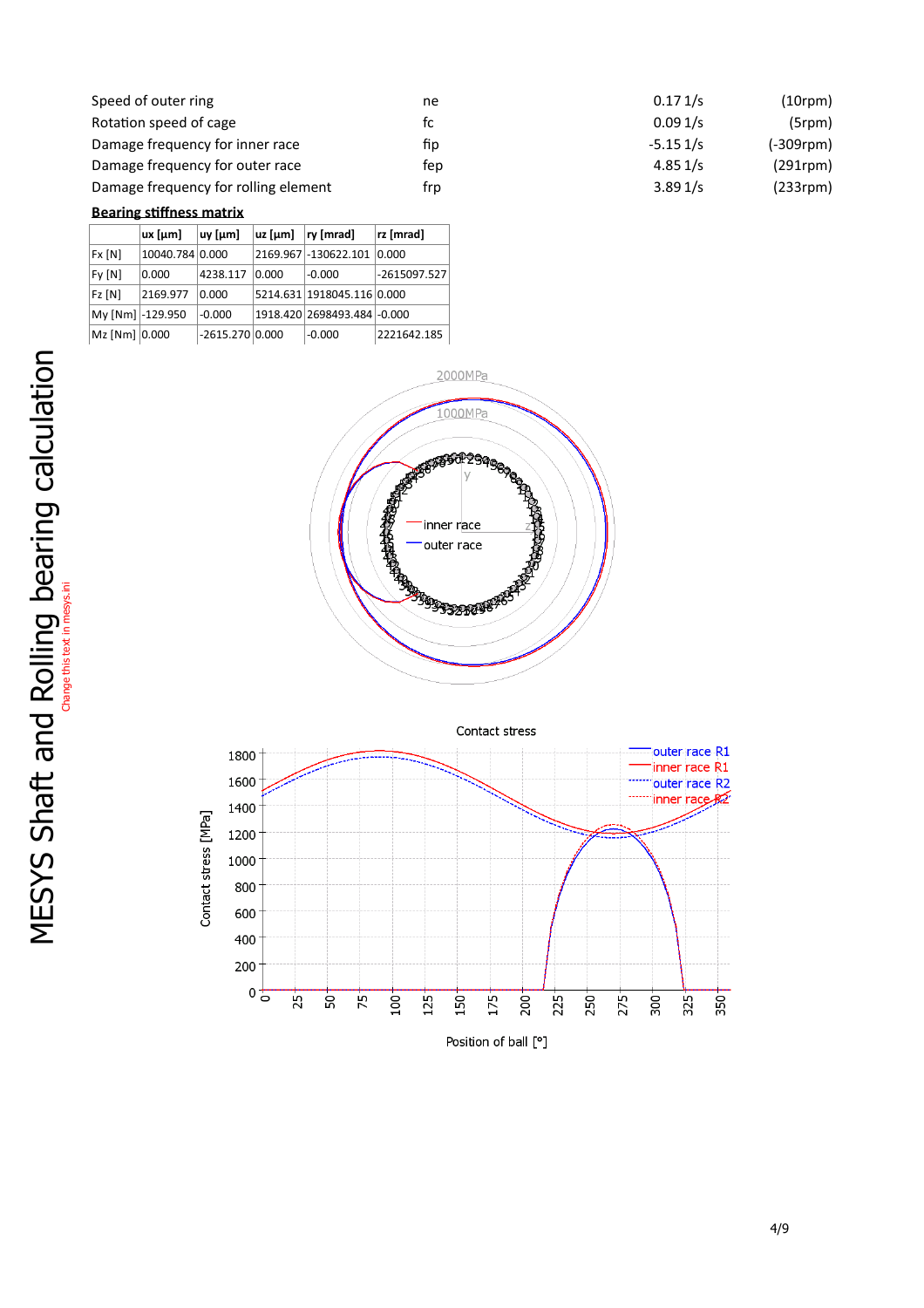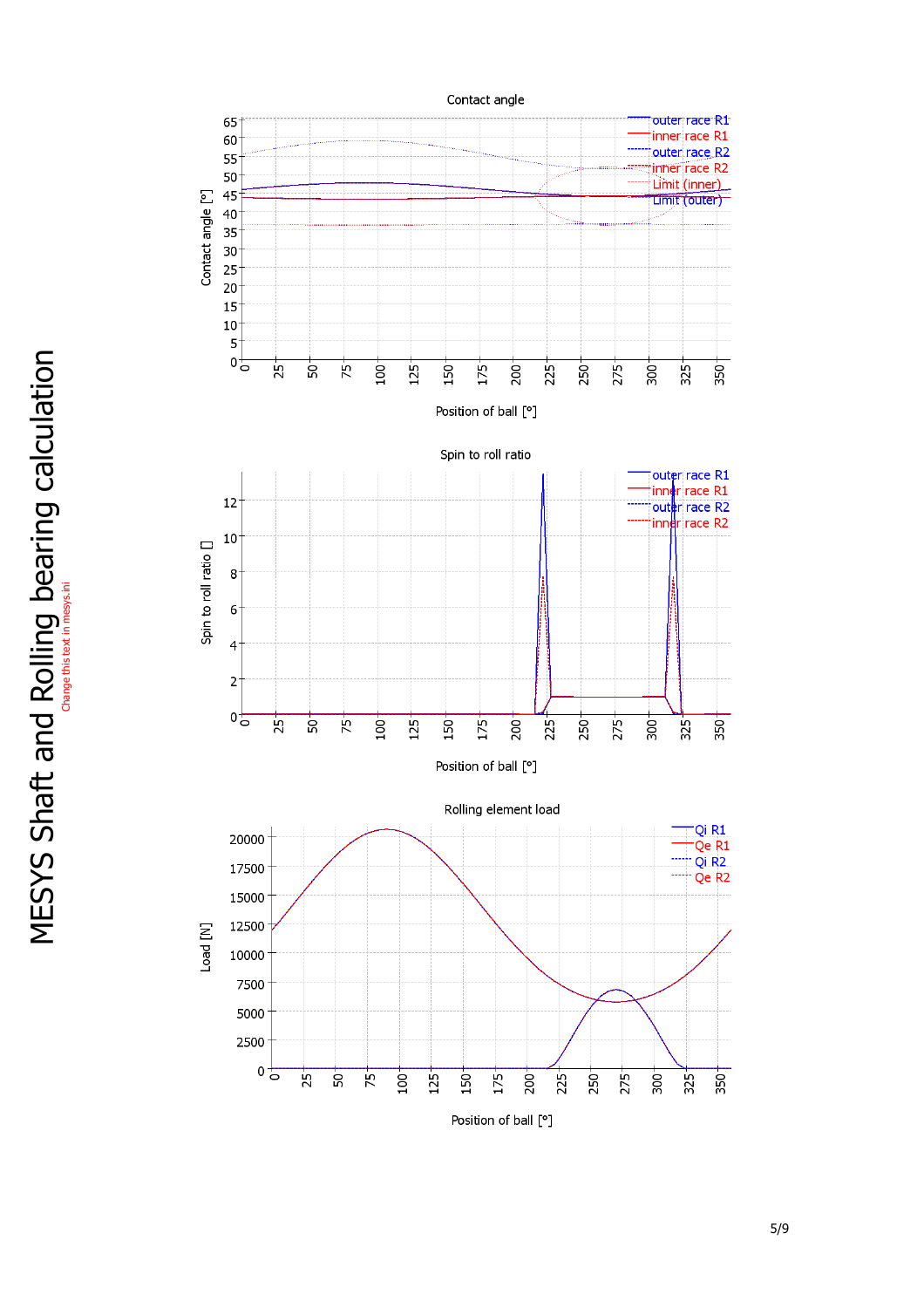

**Result table for bearing 1**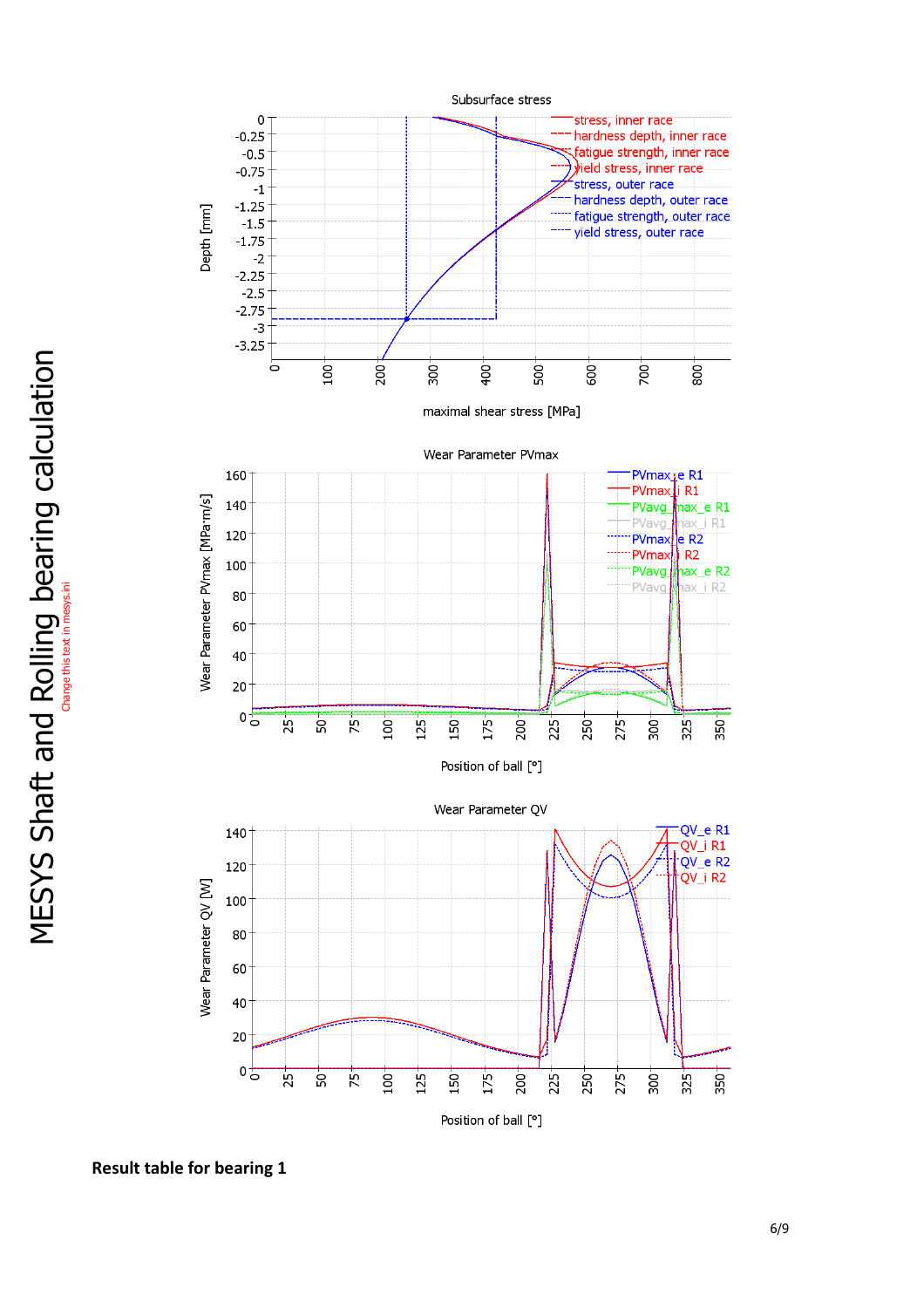|                  |    | Ball $ ψ$ [°]               |             |       | αi_l [°] αe_l [°] Qi_l [N] Qe_l [N] pi_l [MPa] pe_l [MPa] αi_r [°] αe_r [°] Qi_r [N] Qe_r [N] pi_r [MPa] pe_r [MPa] eLR_i eLR_e |         |         |       |       |                 |                 |         |         |               |      |
|------------------|----|-----------------------------|-------------|-------|---------------------------------------------------------------------------------------------------------------------------------|---------|---------|-------|-------|-----------------|-----------------|---------|---------|---------------|------|
|                  | 1  | 0.00                        | 46.02 43.83 |       | 11948.40                                                                                                                        | 1514.80 | 0.00    | 43.82 | 46.02 | 0               | 11948.4 0.00    |         | 1475.01 | $1.57$   1.58 |      |
|                  | 2  | 6.00                        | 46.21       | 43.78 | 12737 0                                                                                                                         | 1547.35 | 0.00    | 43.77 | 46.21 | 0               | 12737           | 0.00    | 1506.84 | 1.54          | 1.54 |
|                  | 3  | 12.00                       | 46.40       | 43.73 | 13544.70                                                                                                                        | 1579.31 | 0.00    | 43.72 | 46.40 | 0               | 13544.7         | 0.00    | 1538.11 | 1.51          | 1.51 |
|                  | 4  | 18.00                       | 46.59       | 43.69 | 14361.6 0                                                                                                                       | 1610.37 | 0.00    | 43.68 | 46.59 | 0               | 14361.6         | 0.00    | 1568.50 | 1.48          | 1.48 |
|                  | 5  | 24.00                       | 46.77       | 43.64 | 15176.80                                                                                                                        | 1640.21 | 0.00    | 43.63 | 46.77 | 0               | 15176.8         | 0.00    | 1597.70 | 1.45          | 1.46 |
|                  | 6  | 30.00                       | 46.93       | 43.60 | 15978.5 0                                                                                                                       | 1668.53 | 0.00    | 43.59 | 46.93 | 0               | 15978.5         | 0.00    | 1625.42 | 1.43          | 1.43 |
|                  |    | 36.00                       | 47.09       | 43.56 | 16754.6 0                                                                                                                       | 1695.04 | 0.00    | 43.55 | 47.09 | 0               | 16754.6         | 0.00    | 1651.38 | 1.40          | 1.41 |
|                  | 8  | 42.00                       | 47.24       | 43.52 | 17492.40                                                                                                                        | 1719.51 | 0.00    | 43.51 | 47.24 | 0               | 17492.4         | 0.00    | 1675.34 | 1.38          | 1.39 |
|                  | 9  | 48.00                       | 47.38       | 43.49 | 18179.6 0                                                                                                                       | 1741.67 | 0.00    | 43.48 | 47.38 | 0               | 18179.6         | 0.00    | 1697.04 | 1.37          | 1.37 |
|                  | 10 | 54.00                       | 47.49       | 43.46 | 18803.80                                                                                                                        | 1761.33 | 0.00    | 43.44 | 47.49 | 0               | 18803.8         | 0.00    | 1716.30 | 1.35          | 1.35 |
|                  | 11 | 60.00                       | 47.60       | 43.43 | 19353.80                                                                                                                        | 1778.29 | 0.00    | 43.42 | 47.60 | 0               | 19353.8         | 0.00    | 1732.92 | 1.34          | 1.34 |
|                  | 12 | 66.00                       | 47.68       | 43.41 | 19819.2 0                                                                                                                       | 1792.40 | 0.00    | 43.39 | 47.68 | 0               | 19819.2         | 0.00    | 1746.73 | 1.33          | 1.33 |
|                  | 13 | 72.00                       | 47.75 43.39 |       | 20191.10                                                                                                                        | 1803.51 | 0.00    | 43.38 | 47.75 | 0               | 20191.1         | 0.00    | 1757.62 | 1.32          | 1.32 |
|                  | 14 | 78.00                       | 47.80       | 43.38 | 20462.20                                                                                                                        | 1811.52 | 0.00    | 43.36 | 47.80 | 0               | 20462.2         | 0.00    | 1765.47 | 1.31          | 1.32 |
|                  | 15 | 84.00                       | 47.83       | 43.37 | 20627   0                                                                                                                       | 1816.36 | 0.00    | 43.36 | 47.83 | 0               | 20627           | 0.00    | 1770.21 | 1.31          | 1.31 |
|                  | 16 | 90.00                       | 47.84       | 43.37 | 20682.30                                                                                                                        | 1817.97 | 0.00    | 43.35 | 47.84 | 0               | 20682.3         | 0.00    | 1771.80 | 1.31          | 1.31 |
|                  | 17 | 96.00                       | 47.83       | 43.37 | 20627 0                                                                                                                         | 1816.36 | 0.00    | 43.36 | 47.83 | 0               | 20627           | 0.00    | 1770.21 | 1.31          | 1.31 |
|                  | 18 | 102.00 47.80                |             | 43.38 | 20462.20                                                                                                                        | 1811.52 | 0.00    | 43.36 | 47.80 | 0               | 20462.2         | 0.00    | 1765.47 | 1.31          | 1.32 |
|                  | 19 | 108.00 47.75                |             | 43.39 | $20191.1$ 0                                                                                                                     | 1803.51 | 0.00    | 43.38 | 47.75 | 0               | 20191.1         | 0.00    | 1757.62 | 1.32          | 1.32 |
|                  | 20 | 114.00 47.68                |             | 43.41 | 19819.20                                                                                                                        | 1792.40 | 0.00    | 43.39 | 47.68 | 0               | 19819.2         | 0.00    | 1746.73 | 1.33          | 1.33 |
|                  | 21 | 120.00 47.60                |             | 43.43 | 19353.80                                                                                                                        | 1778.29 | 0.00    | 43.42 | 47.60 | 0               | 19353.8         | 0.00    | 1732.92 | 1.34          | 1.34 |
|                  | 22 | 126.00 47.49                |             | 43.46 | 18803.80                                                                                                                        | 1761.33 | 0.00    | 43.44 | 47.49 | 0               | 18803.8         | 0.00    | 1716.30 | 1.35          | 1.35 |
| bearing          | 23 | 132.00 47.38                |             | 43.49 | 18179.60                                                                                                                        | 1741.67 | 0.00    | 43.48 | 47.38 | 0               | 18179.6         | 0.00    | 1697.04 | 1.37          | 1.37 |
|                  | 24 | 138.00 47.24                |             | 43.52 | 17492.4 0                                                                                                                       | 1719.51 | 0.00    | 43.51 | 47.24 | 0               | 17492.4         | 0.00    | 1675.34 | 1.38          | 1.39 |
| esys.ini         | 25 | 144.00 47.09                |             | 43.56 | 16754.6 0                                                                                                                       | 1695.04 | 0.00    | 43.55 | 47.09 | 0               | 16754.6         | 0.00    | 1651.38 | 1.40          | 1.41 |
|                  | 26 | 150.00 46.93                |             | 43.60 | 15978.5 0                                                                                                                       | 1668.53 | 0.00    | 43.59 | 46.93 | 0               | 15978.5         | 0.00    | 1625.42 | 1.43          | 1.43 |
|                  | 27 | 156.00 46.77                |             | 43.64 | 15176.80                                                                                                                        | 1640.21 | 0.00    | 43.63 | 46.77 | 0               | 15176.8         | 0.00    | 1597.70 | 1.45          | 1.46 |
|                  | 28 | 162.00 46.59                |             | 43.69 | 14361.6 0                                                                                                                       | 1610.37 | 0.00    | 43.68 | 46.59 | 0               | 14361.6         | 0.00    | 1568.50 | 1.48          | 1.48 |
| Change this text | 29 | 168.00 46.40                |             | 43.73 | 13544.70                                                                                                                        | 1579.31 | 0.00    | 43.72 | 46.40 | 0               | 13544.7         | 0.00    | 1538.11 | 1.51          | 1.51 |
|                  | 30 | 174.00 46.21                |             | 43.78 | 12737   0                                                                                                                       | 1547.35 | 0.00    | 43.77 | 46.21 | 0               | 12737           | 0.00    | 1506.84 | 1.54          | 1.54 |
|                  | 31 | 180.00 46.02                |             | 43.83 | 11948.4 0                                                                                                                       | 1514.80 | 0.00    | 43.82 | 46.02 | 0               | 11948.4         | 0.00    | 1475.01 | 1.57          | 1.58 |
|                  | 32 | 186.00 45.83                |             | 43.87 | 11187.60                                                                                                                        | 1482.01 | 0.00    | 43.87 | 45.83 | 0               | 11187.6         | 0.00    | 1442.96 | 1.61          | 1.61 |
|                  | 33 | 192.00 45.64 43.92          |             |       | 10462.20                                                                                                                        | 1449.33 | 0.00    | 43.91 | 45.64 | 0               | 10462.2 0.00    |         | 1411.01 | $1.64$   1.65 |      |
|                  |    | 34   198.00   45.46   43.96 |             |       | 9778.57 0                                                                                                                       | 1417.12 | 0.00    | 43.96 | 45.46 | $\overline{0}$  | 9778.57 0.00    |         | 1379.52 | 1.68 1.68     |      |
|                  | 35 | 204.00 45.28 44.00          |             |       | 9141.71 0                                                                                                                       | 1385.72 | 0.00    | 44.00 | 45.28 | 0               | 9141.71 0.00    |         | 1348.84 | $1.72$   1.72 |      |
|                  | 36 | 210.00 45.11 44.04          |             |       | 8555.54 0                                                                                                                       | 1355.50 | 0.00    | 44.04 | 45.11 | 0               | 8555.54 0.00    |         | 1319.32 | 1.75          | 1.76 |
|                  | 37 | 216.00 44.94                |             | 44.08 | 8022.92 0                                                                                                                       | 1326.82 | 0.00    | 44.08 | 44.94 | 0               | 8022.92 0.00    |         | 1291.31 | 1.79          | 1.80 |
|                  | 38 | 222.00 44.79                |             | 44.11 | 7545.76 387.888 1300.03                                                                                                         |         | 470.33  | 44.11 | 44.80 | 387.103 7545.73 |                 | 483.13  | 1265.14 | 1.83          | 1.83 |
|                  | 39 | 228.00 44.65 44.14          |             |       | 7125.15 1346.52 1275.45                                                                                                         |         | 712.16  | 44.15 | 44.66 | 1345.6          | 7125.09         | 731.85  | 1241.14 | $1.86$ 1.87   |      |
|                  | 40 | 234.00 44.53 44.17          |             |       | 6761.6 2478.42 1253.42                                                                                                          |         | 872.77  | 44.17 | 44.54 | 2477.39 6761.47 |                 | 896.98  | 1219.62 | $1.90$   1.90 |      |
|                  | 41 | 240.00 44.42                |             | 44.19 | 6455.1 3628.1                                                                                                                   | 1234.21 | 990.99  | 44.20 | 44.43 | 3626.98 6454.88 |                 | 1018.50 | 1200.87 | 1.92          | 1.93 |
|                  | 42 | 246.00 44.34                |             | 44.21 | 6205.34 4692.15 1218.11                                                                                                         |         | 1079.70 | 44.22 | 44.35 | 4690.97 6205.02 |                 | 1109.68 | 1185.15 | 1.95          | 1.96 |
|                  | 43 | 252.00 44.27                |             | 44.23 | 6011.84 5594.28 1205.34                                                                                                         |         | 1144.89 | 44.23 | 44.28 | 5593.06 6011.43 |                 | 1176.68 | 1172.68 | 1.97          | 1.98 |
|                  | 44 | 258.00 44.21                |             | 44.24 | 5874.09 6277.97 1196.08                                                                                                         |         | 1189.75 | 44.25 | 44.23 | 6276.72 5873.6  |                 | 1222.79 | 1163.63 | 1.95          | 1.96 |
|                  | 45 | 264.00 44.18 44.25          |             |       | 5791.65 6703.78 1190.46                                                                                                         |         | 1216.06 | 44.25 | 44.20 | 6702.51 5791.1  |                 | 1249.84 | 1158.15 | 1.92   1.93   |      |
|                  | 46 | 270.00 44.17 44.25          |             |       | 5764.2 6848.3 1188.58                                                                                                           |         | 1224.74 | 44.25 | 44.19 | 6847.03 5763.64 |                 | 1258.76 | 1156.31 | 1.91   1.92   |      |
|                  | 47 | 276.00 44.18 44.25          |             |       | 5791.65 6703.78 1190.46                                                                                                         |         | 1216.06 | 44.25 | 44.20 | 6702.51 5791.1  |                 | 1249.84 | 1158.15 | $1.92$   1.93 |      |
|                  | 48 | 282.00 44.21                |             | 44.24 | 5874.09 6277.97 1196.08                                                                                                         |         | 1189.75 | 44.25 | 44.23 | 6276.72 5873.6  |                 | 1222.79 | 1163.63 | 1.95          | 1.96 |
|                  | 49 | 288.00 44.27                |             | 44.23 | 6011.84 5594.28 1205.34                                                                                                         |         | 1144.89 | 44.23 | 44.28 | 5593.06 6011.43 |                 | 1176.68 | 1172.68 | 1.97          | 1.98 |
|                  | 50 | 294.00 44.34                |             | 44.21 | 6205.34 4692.15 1218.11                                                                                                         |         | 1079.70 | 44.22 | 44.35 |                 | 4690.97 6205.02 | 1109.68 | 1185.15 | 1.95          | 1.96 |
|                  | 51 | 300.00 44.42                |             | 44.19 | 6455.1 3628.1                                                                                                                   | 1234.21 | 990.99  | 44.20 | 44.43 | 3626.98 6454.88 |                 | 1018.50 | 1200.87 | 1.92          | 1.93 |
|                  | 52 | 306.00 44.53 44.17          |             |       | 6761.6 2478.42 1253.42                                                                                                          |         | 872.77  | 44.17 | 44.54 | 2477.39 6761.47 |                 | 896.98  | 1219.62 | 1.90          | 1.90 |
|                  | 53 | 312.00 44.65 44.14          |             |       | 7125.15 1346.52 1275.45                                                                                                         |         | 712.16  | 44.15 | 44.66 | 1345.6          | 7125.09         | 731.85  | 1241.14 | 1.86          | 1.87 |
|                  | 54 | 318.00 44.79 44.11          |             |       | 7545.76 387.888 1300.03                                                                                                         |         | 470.33  | 44.11 | 44.80 | 387.103 7545.73 |                 | 483.13  | 1265.14 | $1.83$   1.83 |      |
|                  | 55 | 324.00 44.94 44.08          |             |       | 8022.92 0                                                                                                                       | 1326.82 | 0.00    | 44.08 | 44.94 | 0               | 8022.92 0.00    |         | 1291.31 | 1.79 1.80     |      |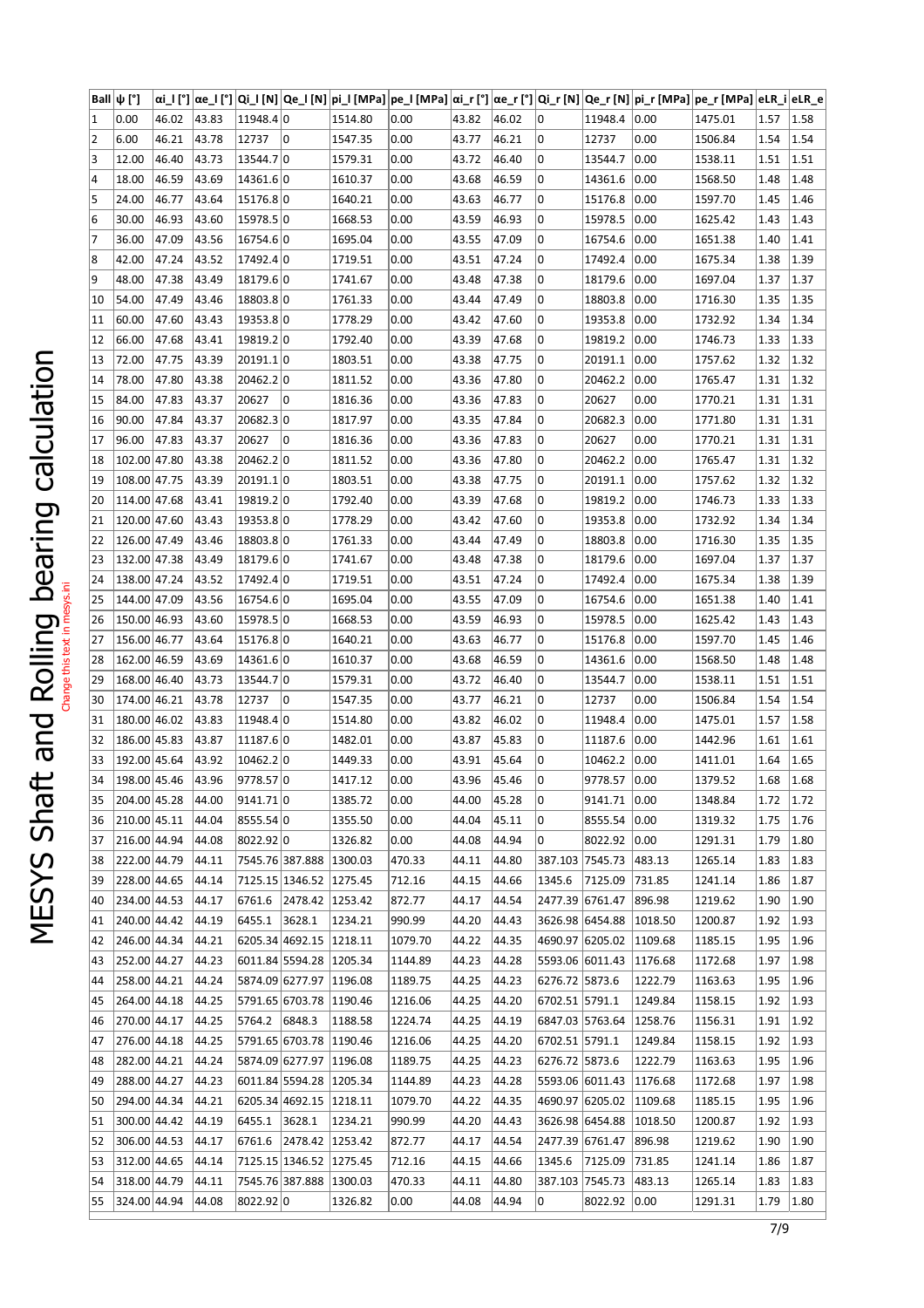| $Ball$ ψ [°] |  |                                           |         |      |       |             |                |                | $ \alpha $ [°] $ \alpha$ e_l [°] $ Q $ [N] $ Q$ e_l [N] $ p $ [MPa] $ p$ e_l [MPa] $ \alpha $ [°] $ \alpha$ e_r [°] $ Q $ [N] $ Q$ e_r [N] $ p $ [MPa] $ p $ [MPa] $ eR $ i el $R$ e |               |  |
|--------------|--|-------------------------------------------|---------|------|-------|-------------|----------------|----------------|--------------------------------------------------------------------------------------------------------------------------------------------------------------------------------------|---------------|--|
|              |  | 56   330.00   45.11   44.04   8555.54   0 | 1355.50 | 0.00 | 44.04 | $ 45.11 $ 0 |                | 8555.54 0.00   | 1319.32                                                                                                                                                                              | $1.75$ 1.76   |  |
|              |  | $ 57 $ 336.00 45.28 44.00 9141.71 0       | 1385.72 | 0.00 | 44.00 | 45.28       | $\Box$         | 9141.71 0.00   | 1348.84                                                                                                                                                                              | $1.72$ 1.72   |  |
|              |  | 58   342.00   45.46   43.96   9778.57   0 | 1417.12 | 0.00 | 43.96 | 45.46 0     |                | 9778.57   0.00 | 1379.52                                                                                                                                                                              | 1.68 1.68     |  |
|              |  | $ 59 $ 348.00 45.64 43.92 10462.2 0       | 1449.33 | 0.00 | 43.91 | 45.64       | $\overline{0}$ | 10462.2 0.00   | 1411.01                                                                                                                                                                              | $1.64$   1.65 |  |
|              |  | $ 60 $ 354.00 45.83 43.87 11187.6 0       | 1482.01 | 0.00 | 43.87 | 45.83 0     |                | $11187.6$ 0.00 | 1442.96                                                                                                                                                                              | $1.61$ 1.61   |  |

ψ : Position of ball

αi : Contactangle innerrace

αe : Contactangle outer race

Qi : Force at inner race

Qe : Force at outer race

pi : Maximal pressure inner race

pe : Maximal pressure outer race

eLR\_i : Ellipsis length ratio inner race  $\sum_{e \in R_{\text{e}} \in \text{Ellipsis length ratio outer race}}$ 

|                                   | Ball $\omega$ _spin $\omega$ _spin $\omega$ _roll_ $\omega$ _roll_ $\Omega$ V_i_l<br>ΠJ | e l<br>$\lceil \text{rad/s} \rceil \lceil \text{rad/s} \rceil \lceil \text{rad/s} \rceil \lceil \text{rad/s} \rceil$ | i I      | e_l | [W]  | [W] | _i_l<br>[MPa·<br>$m/s$ ] | _e_l<br>[MPa·<br>$m/s$ ] | _i_r | $e_r$<br>$\lceil \text{rad/s} \rceil \lceil \text{rad/s} \rceil \lceil \text{rad/s} \rceil \lceil \text{rad/s} \rceil$ | i_r | e_r  | $ {\textsf{QV}}_{\textsf{L}}{\textsf{e}}_{\textsf{L}} $ PVmax $ {\textsf{w}}_{\textsf{L}}{\textsf{spin}} $ $ {\textsf{w}}_{\textsf{L}}{\textsf{spin}} $ $ {\textsf{w}}_{\textsf{L}}{\textsf{roll}}_{\textsf{L}} $ $ {\textsf{QV}}_{\textsf{L}}{\textsf{L}}_{\textsf{L}} $ $ {\textsf{QV}}_{\textsf{L}}{\textsf{e}}_{\textsf{L}} $ $ {\textsf{PV}}$ max<br>[W] | [W]  | _i_r<br>[MPa·<br>m/s] | PVmax<br>$e_r$<br>[MPa·<br>m/s] |
|-----------------------------------|-----------------------------------------------------------------------------------------|----------------------------------------------------------------------------------------------------------------------|----------|-----|------|-----|--------------------------|--------------------------|------|------------------------------------------------------------------------------------------------------------------------|-----|------|---------------------------------------------------------------------------------------------------------------------------------------------------------------------------------------------------------------------------------------------------------------------------------------------------------------------------------------------------------------|------|-----------------------|---------------------------------|
| $\vert$ 1                         | 0.4                                                                                     | 0.0                                                                                                                  | 12.6     | 0.0 | 12.6 | 0.0 | 3.9                      | 0.0                      | 0.0  | 0.4                                                                                                                    | 0.0 | 11.9 | 0.0                                                                                                                                                                                                                                                                                                                                                           | 11.8 | 0.0                   | 3.6                             |
| 2                                 | 0.4                                                                                     | 0.0                                                                                                                  | 12.6     | 0.0 | 13.9 | 0.0 | 4.2                      | 0.0                      | 0.0  | 0.4                                                                                                                    | 0.0 | 11.9 | 0.0                                                                                                                                                                                                                                                                                                                                                           | 13.1 | 0.0                   | 3.8                             |
| 3                                 | 0.4                                                                                     | 0.0                                                                                                                  | 12.6     | 0.0 | 15.4 | 0.0 | 4.4                      | 0.0                      | 0.0  | 0.4                                                                                                                    | 0.0 | 11.9 | 0.0                                                                                                                                                                                                                                                                                                                                                           | 14.4 | 0.0                   | 4.0                             |
| 4                                 | 0.4                                                                                     | 0.0                                                                                                                  | 12.6     | 0.0 | 16.9 | 0.0 | 4.6                      | 0.0                      | 0.0  | 0.4                                                                                                                    | 0.0 | 11.9 | 0.0                                                                                                                                                                                                                                                                                                                                                           | 15.8 | 0.0                   | 4.2                             |
| 5                                 | 0.4                                                                                     | 0.0                                                                                                                  | 12.6     | 0.0 | 18.4 | 0.0 | 4.9                      | 0.0                      | 0.0  | 0.4                                                                                                                    | 0.0 | 11.9 | 0.0                                                                                                                                                                                                                                                                                                                                                           | 17.3 | 0.0                   | 4.5                             |
| 6<br>Change this text in mesys.in | 0.4                                                                                     | 0.0                                                                                                                  | 12.6     | 0.0 | 20.0 | 0.0 | 5.1                      | 0.0                      | 0.0  | 0.4                                                                                                                    | 0.0 | 11.9 | 0.0                                                                                                                                                                                                                                                                                                                                                           | 18.7 | 0.0                   | 4.7                             |
| 7                                 | 0.4                                                                                     | 0.0                                                                                                                  | 12.6     | 0.0 | 21.5 | 0.0 | 5.3                      | 0.0                      | 0.0  | 0.4                                                                                                                    | 0.0 | 11.9 | 0.0                                                                                                                                                                                                                                                                                                                                                           | 20.2 | 0.0                   | 4.9                             |
| 8                                 | 0.4                                                                                     | 0.0                                                                                                                  | 12.6     | 0.0 | 23.1 | 0.0 | 5.5                      | 0.0                      | 0.0  | 0.4                                                                                                                    | 0.0 | 11.9 | 0.0                                                                                                                                                                                                                                                                                                                                                           | 21.7 | 0.0                   | 5.1                             |
| 9                                 | 0.4                                                                                     | 0.0                                                                                                                  | 12.6     | 0.0 | 24.5 | 0.0 | 5.7                      | 0.0                      | 0.0  | 0.4                                                                                                                    | 0.0 | 11.9 | 0.0                                                                                                                                                                                                                                                                                                                                                           | 23.0 | 0.0                   | 5.2                             |
| 10                                | 0.4                                                                                     | 0.0                                                                                                                  | 12.6     | 0.0 | 25.9 | 0.0 | 5.9                      | 0.0                      | 0.0  | 0.4                                                                                                                    | 0.0 | 11.9 | 0.0                                                                                                                                                                                                                                                                                                                                                           | 24.3 | 0.0                   | 5.4                             |
| 11                                | 0.4                                                                                     | 0.0                                                                                                                  | 12.6     | 0.0 | 27.1 | 0.0 | 6.1                      | 0.0                      | 0.0  | 0.4                                                                                                                    | 0.0 | 11.9 | 0.0                                                                                                                                                                                                                                                                                                                                                           | 25.5 | 0.0                   | 5.5                             |
| 12                                | 0.4                                                                                     | 0.0                                                                                                                  | 12.6     | 0.0 | 28.2 | 0.0 | 6.2                      | 0.0                      | 0.0  | 0.4                                                                                                                    | 0.0 | 11.9 | 0.0                                                                                                                                                                                                                                                                                                                                                           | 26.5 | 0.0                   | 5.7                             |
| 13                                | 0.4                                                                                     | 0.0                                                                                                                  | 12.6     | 0.0 | 29.0 | 0.0 | 6.3                      | 0.0                      | 0.0  | 0.4                                                                                                                    | 0.0 | 11.9 | 0.0                                                                                                                                                                                                                                                                                                                                                           | 27.3 | 0.0                   | 5.8                             |
| 14                                | 0.4                                                                                     | 0.0                                                                                                                  | $12.6\,$ | 0.0 | 29.6 | 0.0 | 6.4                      | 0.0                      | 0.0  | 0.4                                                                                                                    | 0.0 | 11.9 | 0.0                                                                                                                                                                                                                                                                                                                                                           | 27.9 | 0.0                   | 5.8                             |
| 15                                | 0.4                                                                                     | 0.0                                                                                                                  | 12.6     | 0.0 | 30.0 | 0.0 | 6.4                      | 0.0                      | 0.0  | 0.4                                                                                                                    | 0.0 | 11.9 | 0.0                                                                                                                                                                                                                                                                                                                                                           | 28.2 | 0.0                   | 5.9                             |
| 16                                | 0.4                                                                                     | 0.0                                                                                                                  | 12.6     | 0.0 | 30.2 | 0.0 | 6.5                      | 0.0                      | 0.0  | 0.4                                                                                                                    | 0.0 | 11.9 | 0.0                                                                                                                                                                                                                                                                                                                                                           | 28.3 | 0.0                   | 5.9                             |
| 17                                | 0.4                                                                                     | 0.0                                                                                                                  | 12.6     | 0.0 | 30.0 | 0.0 | 6.4                      | 0.0                      | 0.0  | 0.4                                                                                                                    | 0.0 | 11.9 | 0.0                                                                                                                                                                                                                                                                                                                                                           | 28.2 | 0.0                   | 5.9                             |
| 18                                | 0.4                                                                                     | 0.0                                                                                                                  | 12.6     | 0.0 | 29.6 | 0.0 | 6.4                      | 0.0                      | 0.0  | 0.4                                                                                                                    | 0.0 | 11.9 | 0.0                                                                                                                                                                                                                                                                                                                                                           | 27.9 | 0.0                   | 5.8                             |
| 19                                | 0.4                                                                                     | 0.0                                                                                                                  | 12.6     | 0.0 | 29.0 | 0.0 | 6.3                      | 0.0                      | 0.0  | 0.4                                                                                                                    | 0.0 | 11.9 | 0.0                                                                                                                                                                                                                                                                                                                                                           | 27.3 | 0.0                   | 5.8                             |
| 20                                | 0.4                                                                                     | 0.0                                                                                                                  | 12.6     | 0.0 | 28.2 | 0.0 | 6.2                      | 0.0                      | 0.0  | 0.4                                                                                                                    | 0.0 | 11.9 | 0.0                                                                                                                                                                                                                                                                                                                                                           | 26.5 | 0.0                   | 5.7                             |
| 21                                | 0.4                                                                                     | 0.0                                                                                                                  | 12.6     | 0.0 | 27.1 | 0.0 | 6.1                      | 0.0                      | 0.0  | 0.4                                                                                                                    | 0.0 | 11.9 | 0.0                                                                                                                                                                                                                                                                                                                                                           | 25.5 | 0.0                   | 5.5                             |
| 22                                | 0.4                                                                                     | 0.0                                                                                                                  | 12.6     | 0.0 | 25.9 | 0.0 | 5.9                      | 0.0                      | 0.0  | 0.4                                                                                                                    | 0.0 | 11.9 | 0.0                                                                                                                                                                                                                                                                                                                                                           | 24.3 | 0.0                   | 5.4                             |
| 23                                | 0.4                                                                                     | 0.0                                                                                                                  | 12.6     | 0.0 | 24.5 | 0.0 | 5.7                      | 0.0                      | 0.0  | 0.4                                                                                                                    | 0.0 | 11.9 | 0.0                                                                                                                                                                                                                                                                                                                                                           | 23.0 | 0.0                   | 5.2                             |
| 24                                | 0.4                                                                                     | 0.0                                                                                                                  | 12.6     | 0.0 | 23.1 | 0.0 | 5.5                      | 0.0                      | 0.0  | 0.4                                                                                                                    | 0.0 | 11.9 | 0.0                                                                                                                                                                                                                                                                                                                                                           | 21.7 | 0.0                   | 5.1                             |
| 25                                | 0.4                                                                                     | 0.0                                                                                                                  | 12.6     | 0.0 | 21.5 | 0.0 | 5.3                      | 0.0                      | 0.0  | 0.4                                                                                                                    | 0.0 | 11.9 | 0.0                                                                                                                                                                                                                                                                                                                                                           | 20.2 | 0.0                   | 4.9                             |
| 26                                | 0.4                                                                                     | 0.0                                                                                                                  | 12.6     | 0.0 | 20.0 | 0.0 | 5.1                      | 0.0                      | 0.0  | 0.4                                                                                                                    | 0.0 | 11.9 | 0.0                                                                                                                                                                                                                                                                                                                                                           | 18.7 | 0.0                   | 4.7                             |
| 27                                | 0.4                                                                                     | 0.0                                                                                                                  | 12.6     | 0.0 | 18.4 | 0.0 | 4.9                      | 0.0                      | 0.0  | 0.4                                                                                                                    | 0.0 | 11.9 | 0.0                                                                                                                                                                                                                                                                                                                                                           | 17.3 | 0.0                   | 4.5                             |
| 28                                | 0.4                                                                                     | 0.0                                                                                                                  | 12.6     | 0.0 | 16.9 | 0.0 | 4.6                      | 0.0                      | 0.0  | 0.4                                                                                                                    | 0.0 | 11.9 | 0.0                                                                                                                                                                                                                                                                                                                                                           | 15.8 | 0.0                   | 4.2                             |
| 29                                | 0.4                                                                                     | 0.0                                                                                                                  | 12.6     | 0.0 | 15.4 | 0.0 | 4.4                      | 0.0                      | 0.0  | 0.4                                                                                                                    | 0.0 | 11.9 | 0.0                                                                                                                                                                                                                                                                                                                                                           | 14.4 | 0.0                   | 4.0                             |
| 30                                | 0.4                                                                                     | 0.0                                                                                                                  | 12.6     | 0.0 | 13.9 | 0.0 | 4.2                      | 0.0                      | 0.0  | 0.4                                                                                                                    | 0.0 | 11.9 | 0.0                                                                                                                                                                                                                                                                                                                                                           | 13.1 | 0.0                   | 3.8                             |
| 31                                | 0.4                                                                                     | 0.0                                                                                                                  | 12.6     | 0.0 | 12.6 | 0.0 | 3.9                      | 0.0                      | 0.0  | 0.4                                                                                                                    | 0.0 | 11.9 | 0.0                                                                                                                                                                                                                                                                                                                                                           | 11.8 | 0.0                   | 3.6                             |
| 32                                | 0.4                                                                                     | 0.0                                                                                                                  | 12.6     | 0.0 | 11.4 | 0.0 | 3.7                      | 0.0                      | 0.0  | 0.4                                                                                                                    | 0.0 | 11.9 | 0.0                                                                                                                                                                                                                                                                                                                                                           | 10.6 | 0.0                   | 3.4                             |
| 33                                | 0.4                                                                                     | 0.0                                                                                                                  | 12.6     | 0.0 | 10.2 | 0.0 | 3.5                      | 0.0                      | 0.0  | 0.4                                                                                                                    | 0.0 | 11.9 | 0.0                                                                                                                                                                                                                                                                                                                                                           | 9.6  | 0.0                   | 3.2                             |
| 34                                | 0.4                                                                                     | 0.0                                                                                                                  | 12.6     | 0.0 | 9.2  | 0.0 | 3.3                      | 0.0                      | 0.0  | 0.4                                                                                                                    | 0.0 | 11.9 | 0.0                                                                                                                                                                                                                                                                                                                                                           | 8.6  | 0.0                   | 3.0                             |
| 35                                | 0.4                                                                                     | 0.0                                                                                                                  | 12.6     | 0.0 | 8.3  | 0.0 | 3.1                      | 0.0                      | 0.0  | 0.4                                                                                                                    | 0.0 | 11.9 | 0.0                                                                                                                                                                                                                                                                                                                                                           | 7.8  | 0.0                   | 2.8                             |
| 36                                | 0.4                                                                                     | 0.0                                                                                                                  | 12.6     | 0.0 | 7.5  | 0.0 | 2.9                      | 0.0                      | 0.0  | 0.4                                                                                                                    | 0.0 | 11.9 | 0.0                                                                                                                                                                                                                                                                                                                                                           | 7.0  | 0.0                   | 2.7                             |
| 37                                | 0.4                                                                                     | 0.0                                                                                                                  | 12.6     | 0.0 | 6.7  | 0.0 | 2.8                      | 0.0                      | 0.0  | 0.4                                                                                                                    | 0.0 | 11.9 | 0.0                                                                                                                                                                                                                                                                                                                                                           | 6.3  | 0.0                   | 2.5                             |